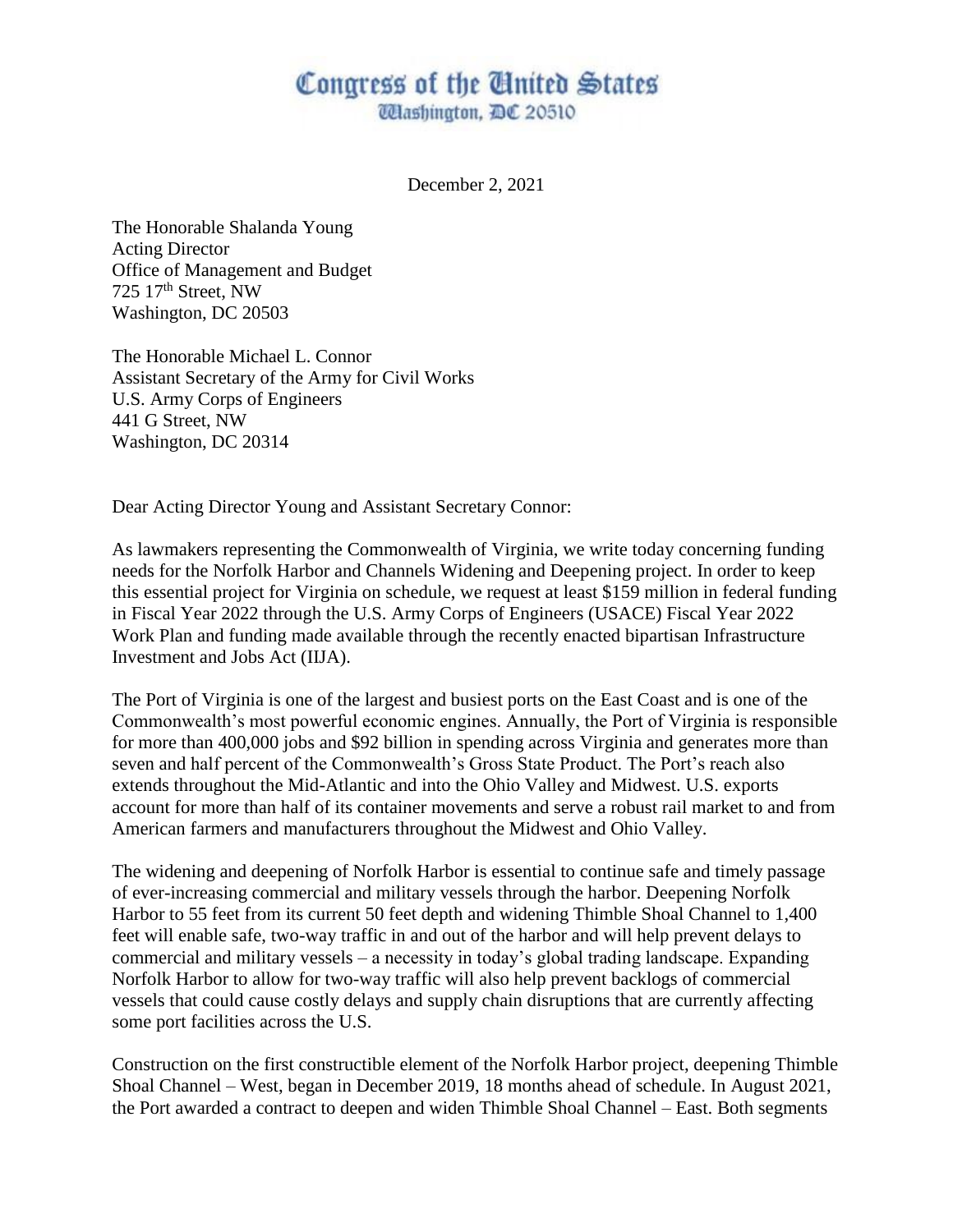are scheduled to be complete by August 2022. Both contracts are funded and administered by the Port and are in full compliance with federal standards under a Memorandum of Understanding with USACE in July 2017. Further, the construction work is eligible as Work-In-Kind once a Project Partnership Agreement is signed. The Commonwealth of Virginia has provided full funding of \$20 million for Preconstruction Engineering and Design and \$330 million for construction in its FY19-20 biennial budget.

We were pleased that the President's FY22 Budget Request included \$83.7 million and a New Start designation for the Norfolk Harbor project. We were also pleased to see this funding maintained in the House and Senate Fiscal Year 2022 Energy and Water Subcommittee Appropriations bills. As the Fiscal Year 2022 appropriations process continues, we respectfully request this amount be maintained in the USACE Fiscal Year 2022 Work Plan. This amount will fund construction for the Newport News Channel and a portion of the inner harbor. In addition, we request at least \$75.3 million in funding through the recently signed IIJA to fully fund inner harbor construction and advance Atlantic Ocean Channel construction to address capacity constraints at the Craney Island Dredged Material Management Area. Allocating at least \$159 million in federal funding to Norfolk Harbor in Fiscal Year 2022 will allow this nationally significant project to remain on track for completion by early 2025.

The Port of Virginia is a commercial and economic engine for the United States and continues to play an integral role in American foreign and domestic commerce and trade. Federal investment into this project will allow the Port to remain a prominent economic hub for the nation and a key player in domestic and international trade by generating more than \$3.9 billion in net national economic development benefits. Completion of this project will also support the construction of the Coastal Virginia Offshore Wind project – a 2.6-gigawatt commercial offshore wind project off Virginia's coast that will power up to 660,000 Virginia homes and the Commonwealth's push to become a hub for offshore wind development along the East Coast.

Thank you for your consideration. Please do not hesitate to reach out if you have any questions regarding this request. We look forward to continue working with you to support this critical project for Virginia and our nation's ports and harbors.

Sincerely,

Mark R. Warner Tim Kaine U.S. Senator U.S. Senator

Robert C. "Bobby" Scott Gerald E. Connolly Member of Congress Member of Congress

 $\sqrt{2}$ 

 $\bigcup_{n\in\mathbb{N}}\bigcup_{i=1}^n\mathbb{Z}_i$  ,  $\bigcup_{i=1}^n\mathbb{Z}_i$  ,  $\bigcap_{i=1}^n\mathbb{Z}_i$